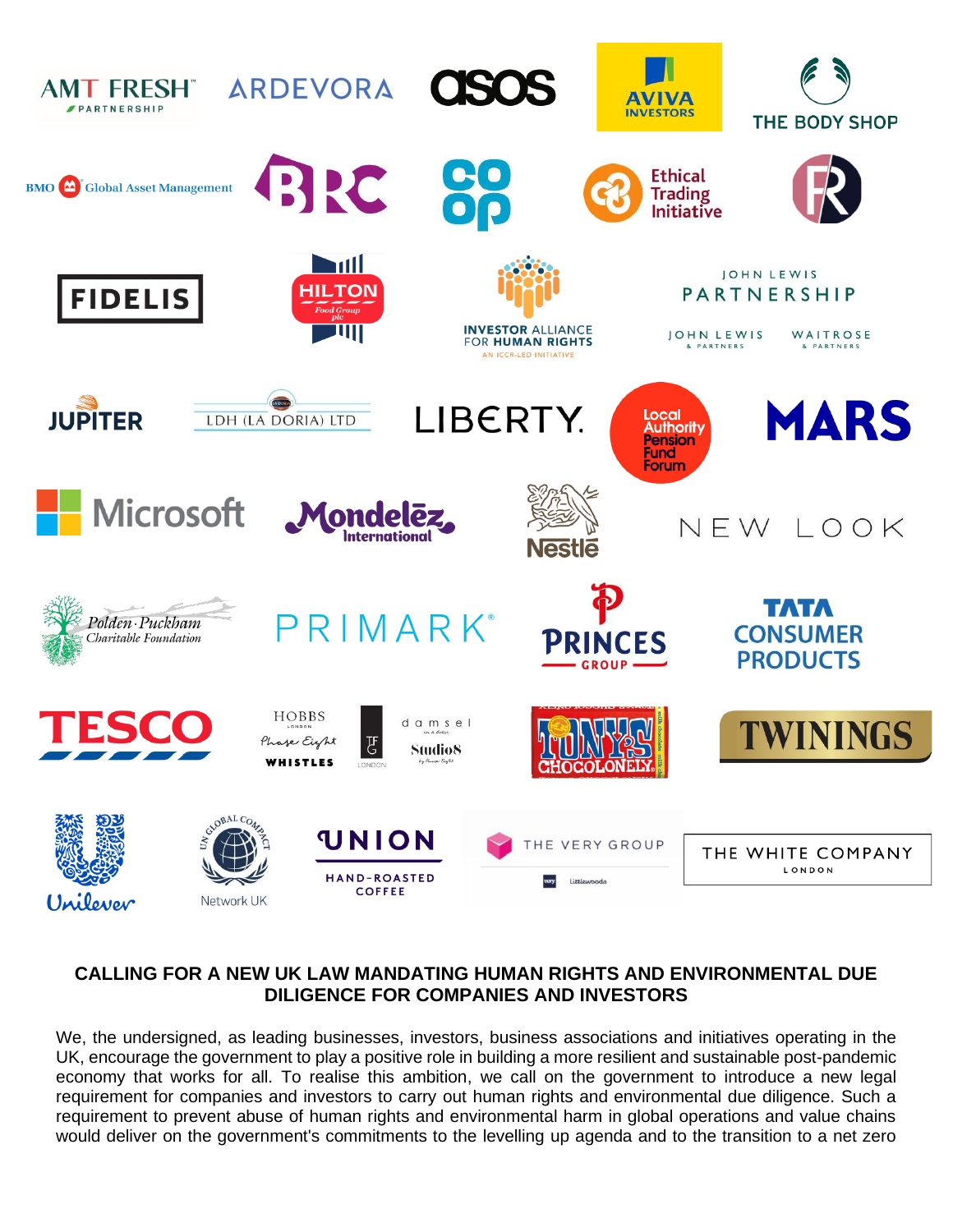economy, as well as establishing Global Britain as a leader in setting standards for renewed and sustainable prosperity worldwide.

The COVID-19 crisis is demonstrating the fragility of global supply chains, and the vulnerabilities this creates and exacerbates for workers, communities, indigenous peoples and businesses around the world. There is a real risk that recent progress will be reversed. For example, the number of children in child labour has risen to 160 million worldwide – an increase of 8.4 million children in the last four years – with millions more at risk due to the impacts of COVID-19, according to the International Labour Organisation (ILO) and UNICEF's [Child](https://data.unicef.org/resources/child-labour-2020-global-estimates-trends-and-the-road-forward/)  [Labour Global Estimates 2020.](https://data.unicef.org/resources/child-labour-2020-global-estimates-trends-and-the-road-forward/)

As we recover and rebuild, we recognise the need for new binding standards which benefit all and promote sustainability. Mandatory human rights and environmental due diligence is key to ensure that efforts by companies that respect people and the planet, both during and after the COVID-19 recovery, are not undercut by the lack of a uniform standard of conduct applying to all business actors.

Some companies are already taking steps to implement due diligence processes in line with the corporate responsibility to respect human rights as outlined by the UN Guiding Principles on Business and Human Rights (UNGPs) and the OECD Guidelines for Multinational Enterprises. However, more companies need to assess, act and report on their potential and actual impacts on human rights and the environment. Legislation introducing an obligation to conduct due diligence as defined by the UNGPs and covering all business actors is critical to bring all companies to the same standard and build on progress to date.

Mandatory human rights and environmental due diligence legislation has already been introduced or is under discussion in a number of countries around the world and has gained substantial public support from businesses. The European Commission's legislative proposal on Sustainable Corporate Governance will be published later this year. We expect that some proposed legislation will apply to UK businesses operating in other jurisdictions.

The Modern Slavery Act established the UK as a pioneer in shaping the standards expected of businesses. The UK Government is also considering limited due diligence requirements for forest risk commodities. However, a more comprehensive approach is urgently needed. The UK now has an opportunity to retain its leading role, rather than following the footsteps of others. Legislation can contribute to a competitive level playing field, increase legal certainty about the standards expected from companies, ensure consequences when responsibilities are not met, promote engagement and impactful actions between supply chain partners and, above all, incentivise impactful and effective action on the ground. UK legislation with clear accountability should harmonise expectations towards companies, irrespective of where they operate; provide access to remedy for victims; and ultimately bring change of the necessary scale and speed to positively contribute to the lives of people and the planet.

We therefore call for the UK government to urgently bring forward ambitious primary legislation to mandate companies to carry out human rights and environmental due diligence. To level the playing field in practice, the requirement needs to be accompanied by consequences that will be strong enough to ensure that businesses that fall within the scope of the legislation carry out HREDD to a high standard and that victims have access to justice.

This issue should figure highly on the UK's domestic and international agenda. Action in this area would allow the UK to show global leadership in the year that it chairs the G7 and hosts CoP26 in Glasgow. As companies, investors, business associations, and initiatives, we stand ready to support the UK's leadership through open dialogue with policymakers, NGOs, trade unions, governments and local communities.

Signatories:

AMT Fresh Mars

Ardevora Asset Management LLP Microsoft